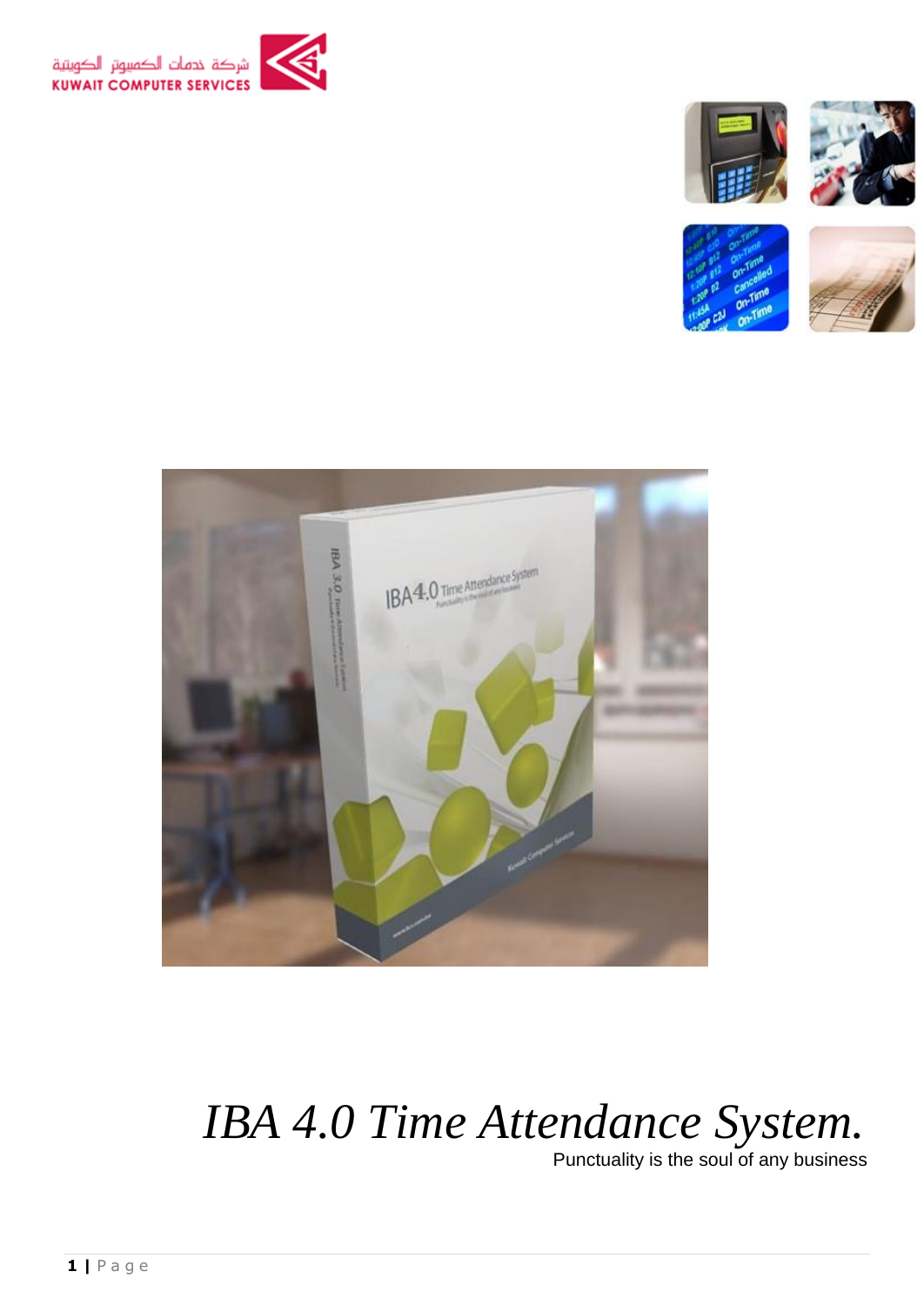With IBA Time and Attendance you can keep track of your organizations employee daily attendance. You can manage and automate all aspects of your human resource activities related to time attendance. Save cost by reducing the manual process associated with time and attendance activities.

|                                                                     | الارکة فحمات الگرویوتر الگویتیة »<br>شرگة فحمات الگرویوتر الگویتیة<br>KUWAIT COMPUTER SERVICES |                                                   | English<br>$\vee$ |                           | Home | Help | Support Contact Us Sign Out |                          |
|---------------------------------------------------------------------|------------------------------------------------------------------------------------------------|---------------------------------------------------|-------------------|---------------------------|------|------|-----------------------------|--------------------------|
|                                                                     | Job                                                                                            |                                                   |                   |                           |      |      |                             | $\overline{\phantom{a}}$ |
| Signin<br><b>Late Hours</b><br>Absent<br>00.00<br>00:00<br>$\theta$ | $\odot$                                                                                        | $\overline{\mathcal{L}}$                          | ×<br>$^{\circ}$   | <b>DED</b> Export to XLSX |      |      |                             | $\blacktriangledown$     |
| SignOut<br><b>IBA Admin</b><br>00:00                                |                                                                                                |                                                   |                   |                           |      |      |                             |                          |
|                                                                     |                                                                                                | Drag a column header here to group by that column |                   |                           |      |      |                             |                          |
|                                                                     | Code                                                                                           | Name                                              |                   |                           |      |      |                             |                          |
| 昜<br>$\Box$<br>Organization Structure                               |                                                                                                |                                                   |                   |                           |      |      |                             |                          |
| Organization Unit                                                   | 7140148                                                                                        | المدير التنفيذي                                   |                   |                           |      |      |                             | $\hat{=}$                |
| <b>3</b> Job                                                        | 7140384                                                                                        | رئيس مجلس الادارة                                 |                   |                           |      |      |                             |                          |
| <b>B</b> Grade                                                      | 7140388                                                                                        | نائب رئيس مجلس الادارة                            |                   |                           |      |      |                             |                          |
| <b>Site</b>                                                         | 7140392                                                                                        | عضو مجلس الأدارة                                  |                   |                           |      |      |                             |                          |
|                                                                     | 7140396                                                                                        | سكرتير تنغيذي                                     |                   |                           |      |      |                             |                          |
| $\frac{1}{2}$ Location                                              | 7140400                                                                                        | طباع                                              |                   |                           |      |      |                             |                          |
| User Fast Reports                                                   | 7140404                                                                                        | مندوب                                             |                   |                           |      |      |                             |                          |
| $\boxed{\mathbf{x}}$<br>BE<br>Personnel                             | 7140408                                                                                        | سائق                                              |                   |                           |      |      |                             |                          |
|                                                                     | 7140412                                                                                        | مراسل داخلي                                       |                   |                           |      |      |                             |                          |
| €<br>$\Xi$<br>Time Attendance                                       | 7140416                                                                                        | مستشار اقصادي                                     |                   |                           |      |      |                             |                          |
| $\boxed{\textbf{x}}$<br>圖<br>Report Manager                         | 7140420                                                                                        | مستشار تقنية المعلومات                            |                   |                           |      |      |                             |                          |
|                                                                     | 7140424                                                                                        | مستشار قانونى                                     |                   |                           |      |      |                             |                          |
| $\boxed{\mathbf{x}}$<br><b>Finger Print</b>                         | 7140422                                                                                        | with the                                          |                   |                           |      |      |                             |                          |
| $\boxed{\mathbf{x}}$<br>$\mathbb{\overline{M}}$<br>User Settings    |                                                                                                |                                                   |                   |                           |      |      |                             |                          |
| $\boxed{\mathbf{v}}$<br>Administration<br><b>Take</b>               | $\overline{\phantom{a}}$                                                                       |                                                   |                   |                           |      |      |                             |                          |
|                                                                     |                                                                                                |                                                   |                   |                           |      |      |                             |                          |

# FEATURES

- Suited for businesses who want to automate their Time and Attendance process.
- Create and manage your organization duty and shift timings and assign different duties to employees, supporting 24 Hours and 48 Hours shifts.
- IBA is a bilingual software application.
- Overtime module and reports for calculate and approve employee's overtime.
- Customized reports can be generated by IBA.
- IBA Audit Trail provides complete list of all the transactions done by end-users.
- IBA administration is very simple where administrator creates users and assigns privileges to them.
- Data view types can be customized to be viewed in different formats.
- IBA supports unique way of defining your organization structure including site and location of your organization.
- IBA uses Application server to get data and send data to Database, this makes the process of getting and sending data to DB faster because of the CACHE feature of the App Server.
- Unique way of storing data in database. The Application administrator can only modify the data that also from the Application only and not from the database.
- IBA uses atomic transaction technology to store data in the database which ensures data is always in a consistent state.
- Web interface can be connected to Desktop interface through modem or some other connection media.
- Hyper Text Transfer Protocol (HTTP) is used to transfer the data from web server to application server because of which the firewall issue also gets solved.
- IBA web interface supports Forms Authentication and Windows Authentication.
- Security Socket Layer (SSL) is used to encrypt the data from IE to Web server, which prevents the data to be hacked.
- Database can be upgraded according to the versions of the application automatically.
- Leave and Permission Workflow: new workflow system inside IBA to permit to each employee to submit a leave and permission by himself to approve from his managers.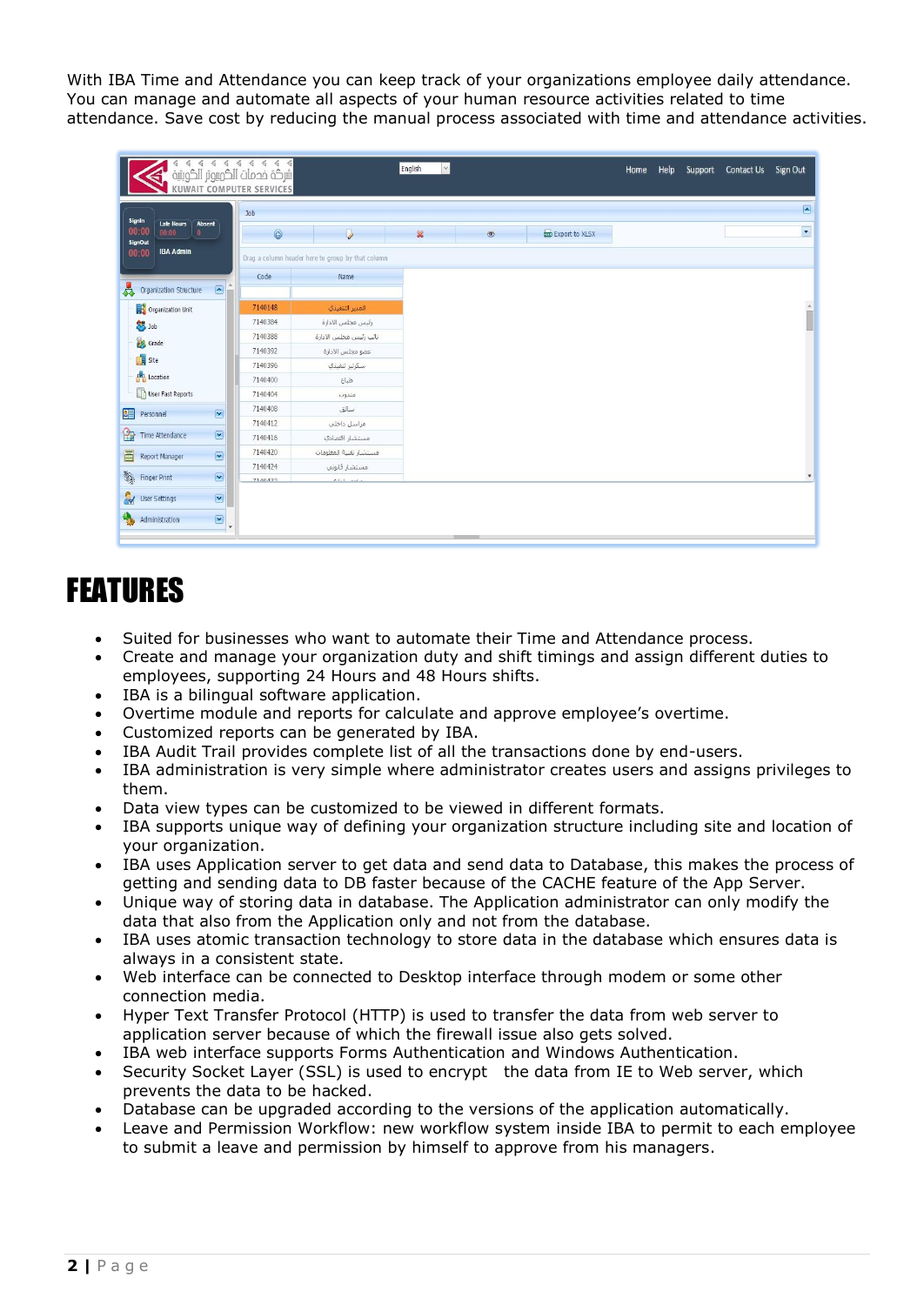# IBA Time and Attendance Integration Solutions

# Integration with Access Control and Biometric

IBA Time Attendance System offers integration with various biometric, fingerprint, face readers and access control providers to capture and transfer daily employee clock in and clock out transactions.

# Integration with HR Systems

IBA Time Attendance System offers data integration with various HR systems to manage data related to Time and Attendance and Payroll systems.

# Features

## **User friendly Interface.**

IBA Time Attendance System has a user friendly user interface. Users familiar with Microsoft Office Outlook interface will find it easy to use. IBA Time Attendance System follows a tab based workflow for managing associated tasks.

#### **Sorting and grouping of data.**

- Sorting: Data can be sorted column wise in ascending or descending order
- Grouping: IBA allows grouping of data based on any column.
- Filtering: IBA supports searching data by adding filters on any column.

## **Different categories to manage Employee and Time & Attendance.**

#### **Organization**

Manage your organizations departments and sections. Store all details about the job titles in your organization. Store information about sites and location of various departments.

#### **Personnel**

Manage all your employee data. Manage various contract followed in your organization.

#### **Time Attendance**

Create and manage duties in your organization. Assign duties to employees. Define various Time Attendance Policies that you can assign to employees.

#### **Transactions**

View, enter and manage employee clock in and clock out data.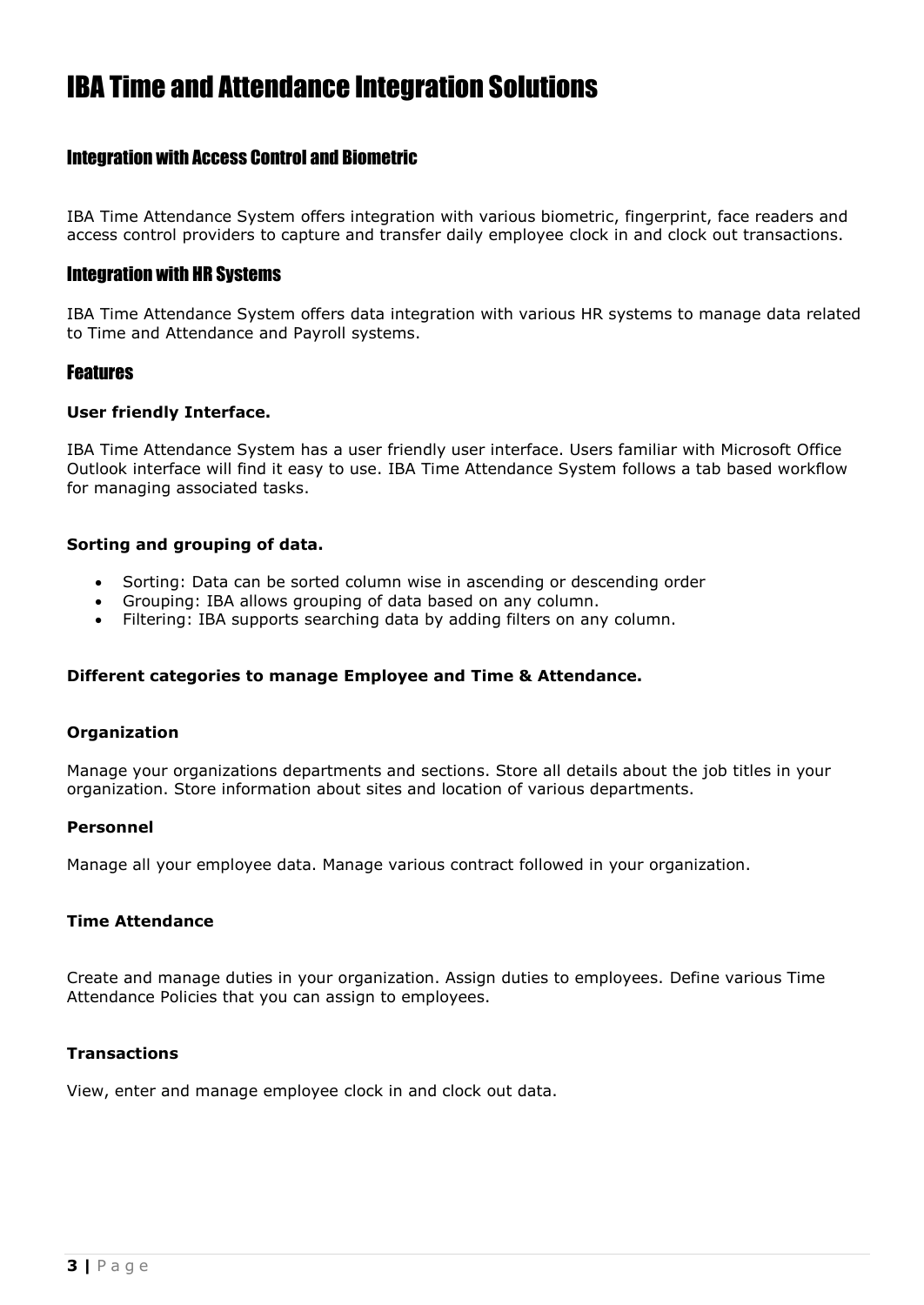# **Integrated Reporting Solution**

IBA Time Attendance provides a complete reporting solution to view various reports related to employee time and attendance. Generate different reports related to employee time attendance. Provide employees with a snapshot of their attendance progress.

- IBA Time Attendance Report Manager provides a categorized view of the various reports available. Select a category to preview the reports available and to generate reports. Different kind of reports related to personnel and attendance are available.
- Filter report based on provided criteria provided.
- Print and Export report data to various popular formats like PDF, xml, Excel.

#### **Database Support**

IBA Time and Attendance Solutions support Microsoft SQL Server.

# Integration with Biometric and Access Control Systems.

IBA Time and Attendance system can integrate with your exiting access control infrastructure or can be integrated with popular vendors of biometric (fingerprint, face) readers and card access controls like Morpho (Bioscrypt), ZKTeco, Suprema, TrustOne, CivinTec, VIRDI, Lenel, Others.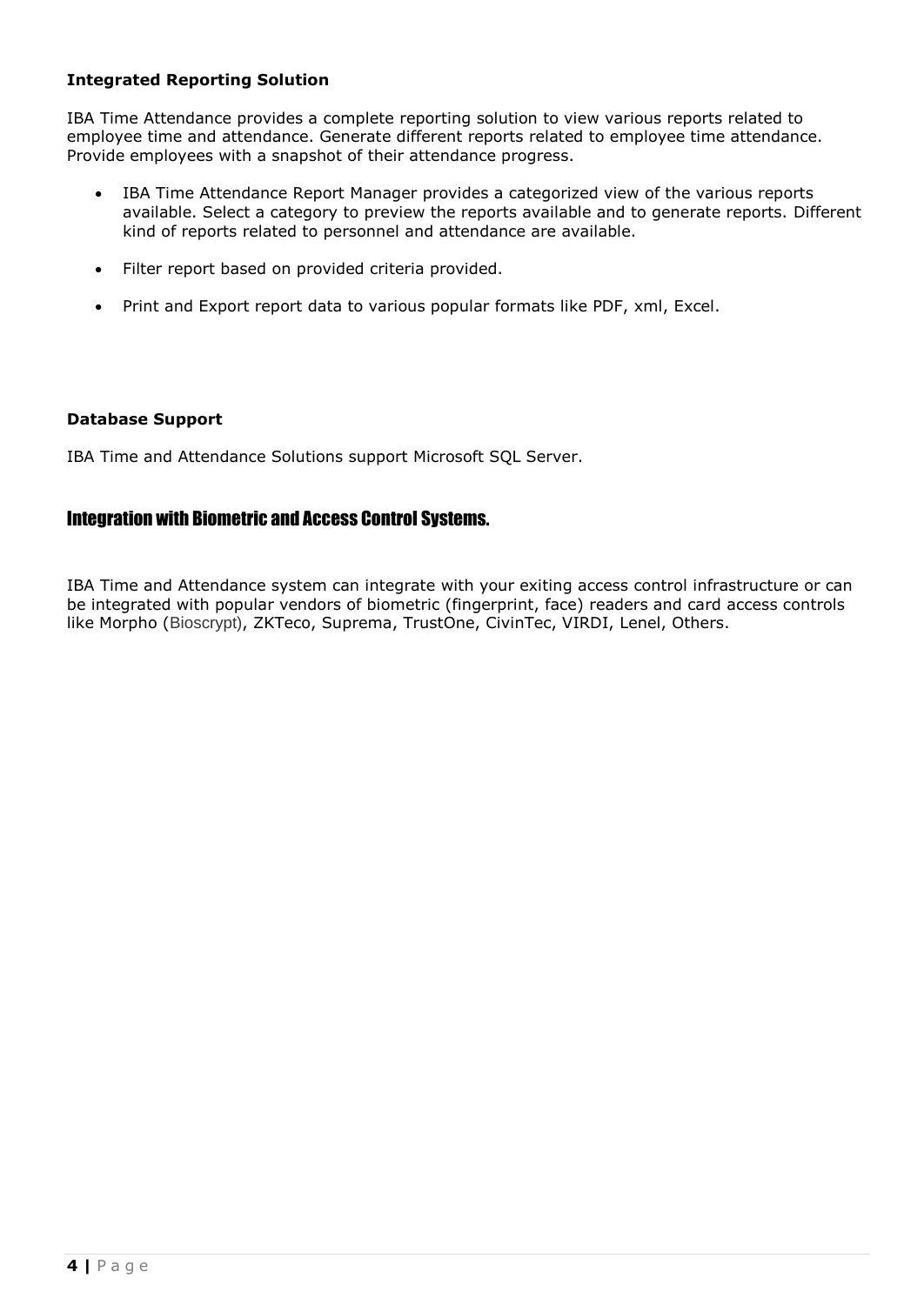| <b>Reports:</b>                                                                                                                                                                                                                                                                                                                                                                                                                                                                                                                                                                                                                                                                                                                                                        | <b>Payroll Export:</b>                                 | <b>IBA Server System Requirements:</b>                                                                                                                                                                                                                                                                                                                                                                                                                                                                                                                                                                                                                    |
|------------------------------------------------------------------------------------------------------------------------------------------------------------------------------------------------------------------------------------------------------------------------------------------------------------------------------------------------------------------------------------------------------------------------------------------------------------------------------------------------------------------------------------------------------------------------------------------------------------------------------------------------------------------------------------------------------------------------------------------------------------------------|--------------------------------------------------------|-----------------------------------------------------------------------------------------------------------------------------------------------------------------------------------------------------------------------------------------------------------------------------------------------------------------------------------------------------------------------------------------------------------------------------------------------------------------------------------------------------------------------------------------------------------------------------------------------------------------------------------------------------------|
| Absent By Emp<br>$\bullet$<br>Absent By Org<br>$\bullet$<br>Absent for more than 30 days<br>$\bullet$<br>within a year Report<br>Annual Report<br>$\bullet$<br>Attendance by employee<br>٠<br>Attendance by Org<br>٠<br>Employee Attendance Report<br>٠<br><b>Audit Trail</b><br>$\bullet$<br><b>Detailed Audit Trail</b><br>$\bullet$<br>Employee leave by Emp<br>٠<br>Employee leave by organization<br>$\bullet$<br>unit<br>Employees names list report<br>$\bullet$<br>Grade<br>$\bullet$<br>Job<br>$\bullet$<br>Late & Early Report By employee<br>٠<br>Late & Early Report By Org<br>$\bullet$<br>Late more than 105 Mins<br>$\bullet$<br>Leaves report<br>$\bullet$<br>Monthly Late report for exceeded<br>$\bullet$<br>late by 6 hours.<br>Monthly Report<br>٠ | <b>HRB Payroll</b><br>$\bullet$<br>Others<br>$\bullet$ | <b>Processor:</b> Dual Intel Xeon Processor<br>3.4 GHz/ 2MB L2 Cache<br>800MHz front-side bus with EM64T<br>Memory: 4 GB PC2-400 400MHz DDR2<br>Chip kill SDRAM / 16GB<br>Free Hard-disk space: 10 GB where<br>you install the application<br>20 GB in system drive<br><b>Display:</b> 2D ATI Rage XL With 8MB<br>Video Memory<br><b>Operating System:</b><br>Microsoft Windows 2008 server,<br>advanced server<br>Microsoft Windows 2012 server<br>Software:<br>SQL server 2008.<br>Dot Net Framework 4.5<br>Internet Explorer, Google Chrome,<br>Mozilla Firefox etc<br>IIS 7.0 and above<br>Crystal Reports 2008<br>Adobe Acrobat reader 7.0 or higher |
| Not Signing Report<br>$\bullet$<br>Official duty by Emp<br>$\bullet$<br>Official duty by Org<br>٠<br>Organization Unit<br>$\bullet$<br>Overtime by employee<br>$\bullet$<br>Overtime by Org<br>٠<br>Permissions report<br>$\bullet$<br><b>Transactions Report</b><br>$\bullet$                                                                                                                                                                                                                                                                                                                                                                                                                                                                                         |                                                        | <b>IBA Client System Requirements:</b><br>Processor: Intel Pentium III or higher<br>Memory: 1 GB<br>Display: VGA with 1024/768 resolution<br>or higher<br><b>Operating System: Microsoft Windows</b><br>XP, Microsoft Windows Vista, Microsoft<br>Windows 7,8,10                                                                                                                                                                                                                                                                                                                                                                                          |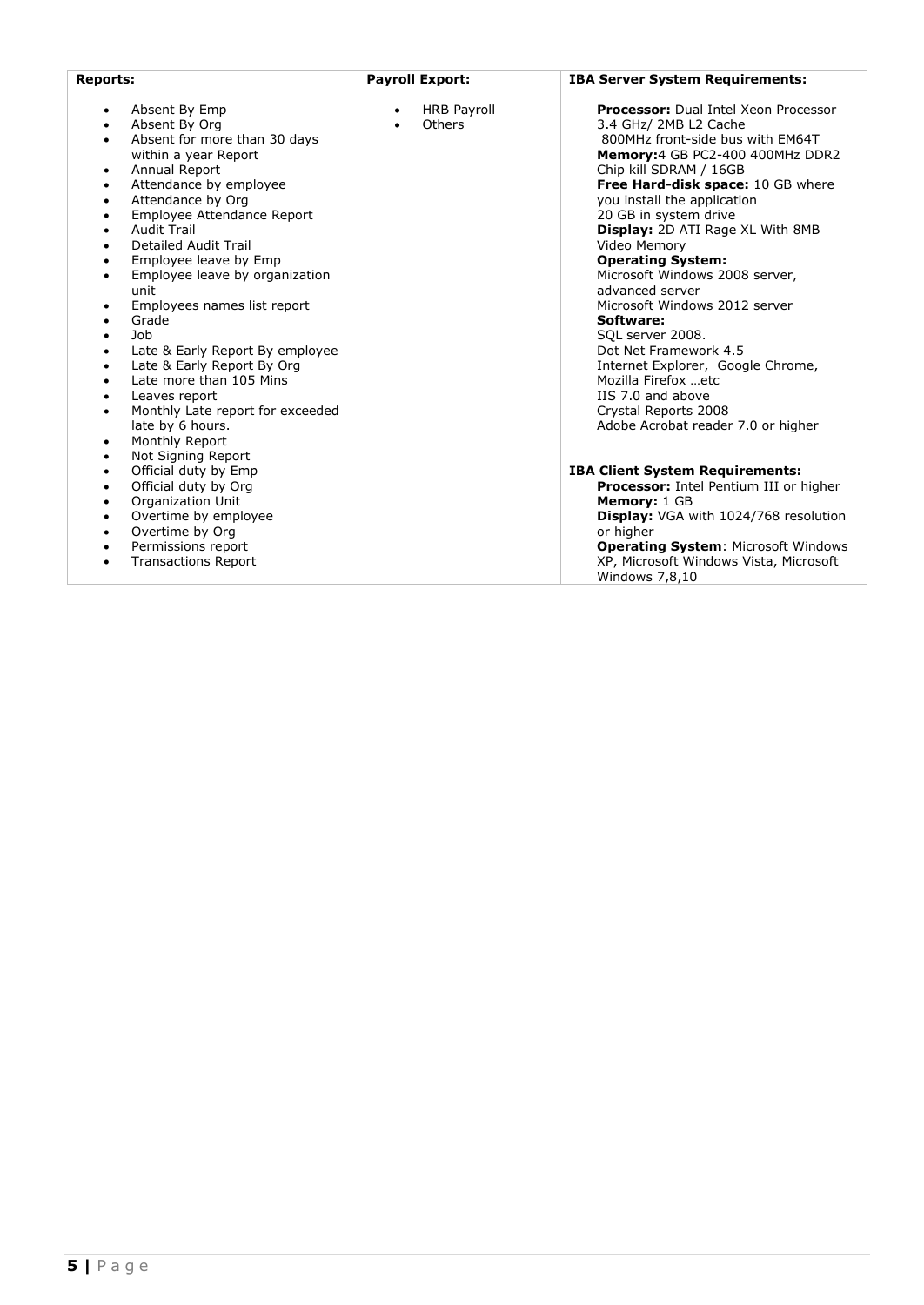## **Products (Fingerprint/Face)**



#### **For demonstration and sales enquiry please contact.**



Musaad Al-Saleh Bldg.Soor Street,Al-Sharq,Kuwait P.O.Box: 5113,Safat 13052,Kuwait. **TEL:** (+965) 22417966/5/7 **FAX:** (+965) 22459019 **WEB:** www.kcs.com.kw **EMAIL:** tasales@kcs.com.kw

© 2016 Kuwait Computer Services. All rights reserved. Microsoft Windows is the registered trademark and technology of Microsoft Corporation. All other trademarks are the property of their respective owners.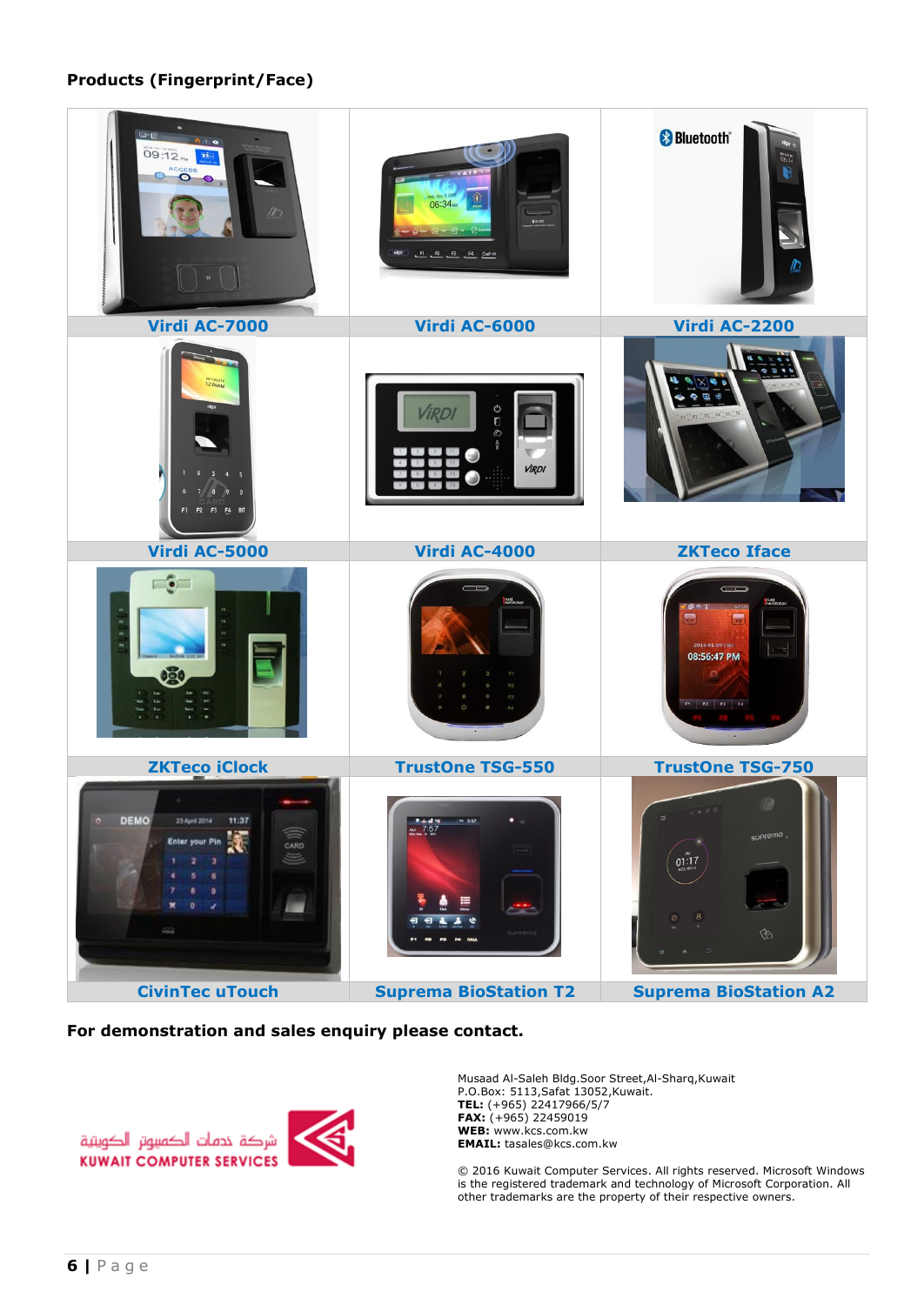# **Appendix**

|                             | <b>IBA4.0 Full Features</b>                                                                             |  |  |  |  |
|-----------------------------|---------------------------------------------------------------------------------------------------------|--|--|--|--|
| Global System               | 1. Web based application                                                                                |  |  |  |  |
| <b>Support</b>              | <b>Bilingual Application (GUI &amp; content data)</b><br>2.                                             |  |  |  |  |
|                             | Easy to use and simple solution<br>З.                                                                   |  |  |  |  |
|                             | Unlimited number of user license<br>4.                                                                  |  |  |  |  |
|                             | <b>Database security</b><br>5.                                                                          |  |  |  |  |
|                             | 6. Ability to segregate System data for archiving purpose.                                              |  |  |  |  |
|                             | 7. Brand system with Logo: Private label the system with your company logo.                             |  |  |  |  |
| Organization                | 1. Easy and organized way to define Organization Departments, section, groups                           |  |  |  |  |
| Structure                   | and units (Parent, child organization Unit and manager).                                                |  |  |  |  |
|                             | 2. Easy to define different types of organization master data (Contract types,                          |  |  |  |  |
|                             | Grads, position titles, sites, locations, etc)                                                          |  |  |  |  |
|                             | 3. Support unlimited levels of organization structure.                                                  |  |  |  |  |
| $\blacksquare$ Employee and | 1. Easy and centralized way to define Employees data which allow user to assign                         |  |  |  |  |
| personal Information        | (contract, policies and shifts) from a single screen.                                                   |  |  |  |  |
|                             | 2. Supports personal Permissions and official Permissions.                                              |  |  |  |  |
|                             | 3. Supports Paid & unpaid Leaves With custom configuration (allow overtime,<br>allow intersection, etc) |  |  |  |  |
|                             | 4. Ability to assign holidays like (Liberation day, New year, etc) with custom                          |  |  |  |  |
|                             |                                                                                                         |  |  |  |  |
|                             | configuration (Can be applied to all or specified shifts or employee groups).                           |  |  |  |  |
|                             | 5. Record all types of (Personal or Official Out Of Office, employee Leaves, etc)                       |  |  |  |  |
|                             | 6. Leaves and permission balances (annual, sick leave, emergency leave, etc)                            |  |  |  |  |
|                             | and configuration:                                                                                      |  |  |  |  |
|                             | (a) Custom balance (days or hours count).                                                               |  |  |  |  |
|                             | (b) Maximum number of hours per permission.                                                             |  |  |  |  |
|                             | (c) Maximum number of days per Leave.                                                                   |  |  |  |  |
|                             | (d) Balance schedule repeat type (daily, monthly or yearly)                                             |  |  |  |  |
|                             | (e) Employee Permission count per week or month                                                         |  |  |  |  |
|                             | (f) Employee Leave count per year.                                                                      |  |  |  |  |
|                             | (g) Non continuous option (Emergency Leave)                                                             |  |  |  |  |
|                             | (h) Transferable balance option.                                                                        |  |  |  |  |
|                             | (i) Grade option (can apply to specified grades)                                                        |  |  |  |  |
| $\blacksquare$ Time and     | 1. Supports all types of duty shifts and configurations:                                                |  |  |  |  |
| <b>Attendance</b>           | a) Multi shifts duty                                                                                    |  |  |  |  |
|                             | b) 24 Hrs. based Shifts                                                                                 |  |  |  |  |
|                             | c) 48 Hrs. based Shifts                                                                                 |  |  |  |  |
|                             | d) Assign shift break times                                                                             |  |  |  |  |
|                             | e) Ability to configure shift allowance (Late In , Early out minutes) with                              |  |  |  |  |
|                             | multiple configuration flexibility                                                                      |  |  |  |  |
|                             | f) Multiple duty schedule configuration (daily, weekly, etc)                                            |  |  |  |  |
|                             | g) Multiple duty period configurations (normal duty period, Ramadan duty                                |  |  |  |  |
|                             | period, etc)                                                                                            |  |  |  |  |
|                             | h) Ability to export employee roster to Ms. Excel.                                                      |  |  |  |  |
|                             | 2. Signature Allowance Feature and configuration:                                                       |  |  |  |  |
|                             | a) Ability to define custom types of Signature allowance (ignore signature,                             |  |  |  |  |
|                             | allow coming late, allow going early, should sign in, should sign out, etc)                             |  |  |  |  |
|                             | b) Ability to define signature allowance reasons.                                                       |  |  |  |  |
|                             | c) Multiple employee signature allowance schedule configuration.                                        |  |  |  |  |
|                             | d) Ability to assign signature allowance to groups of employees through one                             |  |  |  |  |
|                             | screen                                                                                                  |  |  |  |  |
|                             | 3. Time and attendance policies and rules:                                                              |  |  |  |  |
|                             | a) Sign in limit: allow user to sign in with limit before or after shift start time.                    |  |  |  |  |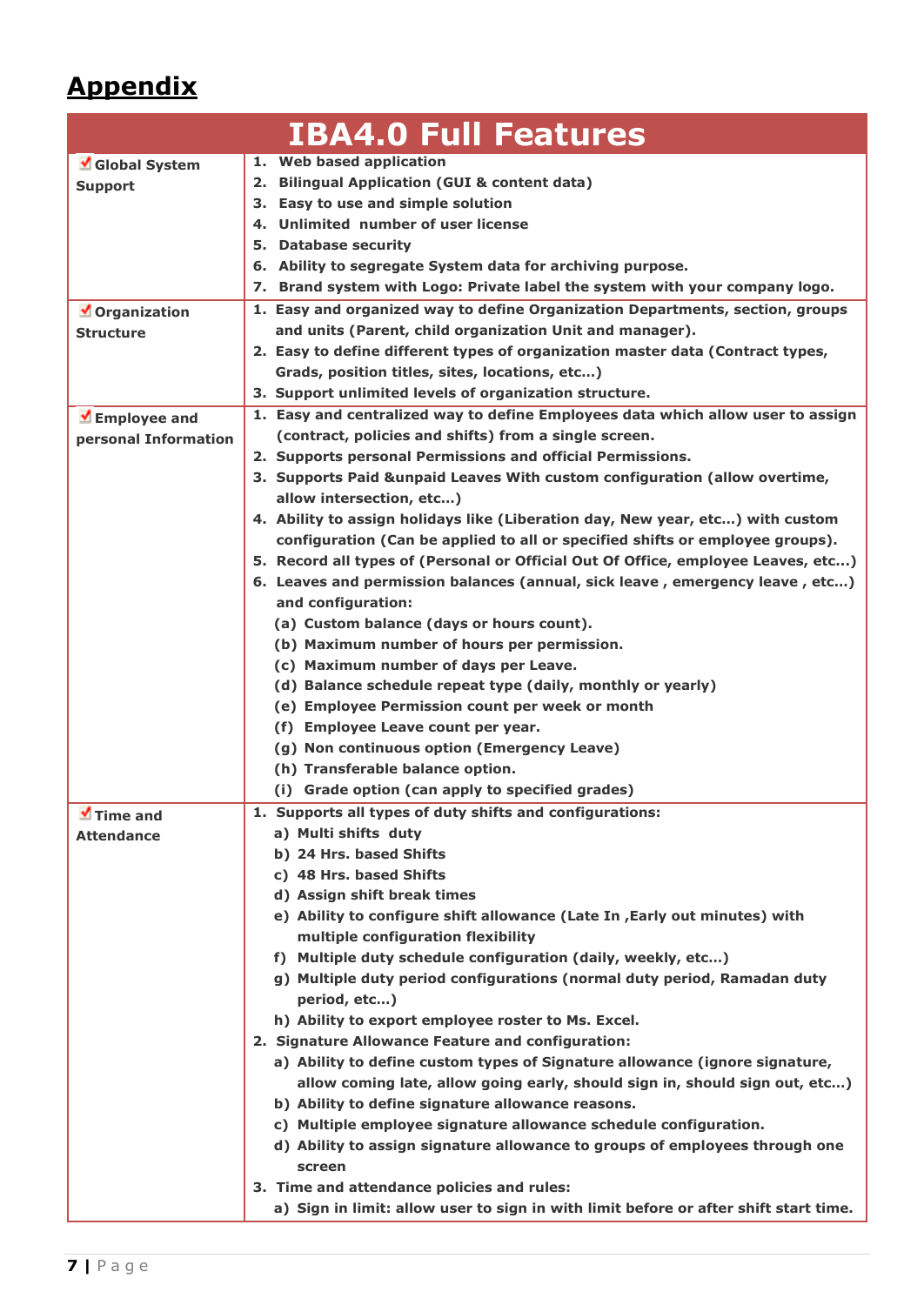|                    | b) Sign out limit: allow user to sign out with limit before or after shift end    |
|--------------------|-----------------------------------------------------------------------------------|
|                    | time.                                                                             |
|                    | c) Monthly late balance (Late In, Early Out).                                     |
|                    | d) Should sign in or out policy (allow sign in or not, etc).                      |
|                    | e) Calculate No sign in or No sign out as absent: Calculate Working Day as        |
|                    | absent If not sign in or no sign out.                                             |
|                    | f) Calculate No sign in or No sign out as deducted Late: Deduct specified         |
|                    | Minutes in case of No Sign In or No Sign Out                                      |
|                    |                                                                                   |
|                    | g) Calculate late after allowance rule.                                           |
|                    | h) OFF Days Absent Rule: Calculate Weekend, Rest & Holiday Days as absent         |
|                    | in case of occurrence between two absence days                                    |
|                    | i) Exceed Late Balance Rule: Calculate working day as absent in case of           |
|                    | exceeding monthly late balance.                                                   |
|                    | 4. Ability to assign employee policy with specified period.                       |
|                    | 5. Attendance approval: supervisor can approve employee's attendance in order     |
|                    | to submit it to HR.                                                               |
|                    | 6. Ability to define time and attendance defaults: (shifts, policy and signature  |
|                    | allowance)                                                                        |
|                    | 7. Screens to shift groups of employees from one duty to another or from one      |
|                    | policy to another.                                                                |
| Overtime Rules     | Supports all overtime rules including Daily rules, period rules.                  |
| and Calculation    | 1. Ability to define and configure overtime rules:                                |
|                    | a) Define minimum overtime hours.                                                 |
|                    | b) Define maximum overtime hours.                                                 |
|                    | c) Define overtime rate value.                                                    |
|                    | d) Define overtime schedule start date and end date.                              |
|                    | 2. Ability to assign employee overtime rule (single employee, groups of           |
|                    | employees with custom filters departments, shifts, grades, etc).                  |
|                    | 3. Ability to configure the system to calculate overtime for all employees or     |
|                    | specified employees.                                                              |
|                    | 4. Overtime approval :allow supervisor and managers to approve employee           |
|                    | overtime                                                                          |
|                    | a) Daily overtime approval.                                                       |
|                    |                                                                                   |
|                    | b) Monthly overtime approval.                                                     |
|                    | c) Overtime approval remarks.                                                     |
|                    | 5. Ability to calculate the overtime as :                                         |
|                    | a) Should sign in and sign out.                                                   |
|                    | b) Single sign (sign in or sig out).                                              |
|                    | c) After duty overtime calculation.                                               |
|                    | d) Before duty overtime calculation.                                              |
|                    | e) Weekend and rest days overtime calculation.                                    |
|                    | f) Holiday overtime calculation.                                                  |
| Employee daily log | 1. Ability to monitor employee daily log with the following:                      |
| and finger print   | a) Showing event type(in, out or fail)                                            |
| readers            | b) Showing event date and time.                                                   |
|                    | c) Showing event source reader and location.                                      |
|                    | d) Showing event entry (end user entry or finger print reader entry)              |
|                    | 2. Ability to insert manual transaction to employees (system Administrators).     |
|                    | 3. Ability to modify wrong transactions (transactions type)                       |
|                    | 4. Supports events photo.                                                         |
|                    | 5. Can specify the reader types (in reader, out reader, in out reader, overtime   |
|                    | reader, etc)                                                                      |
|                    | 6. Variety of time clocks: biometric, proximity, badge swipe, PIN entry. Supports |
|                    | a variety of networked, wireless and IP addressable time clock devices. All       |
|                    | time clocks provide real time attendance tracking.                                |
|                    | 7. Ability to filter employees who Punch in/out in wrong locations                |
|                    |                                                                                   |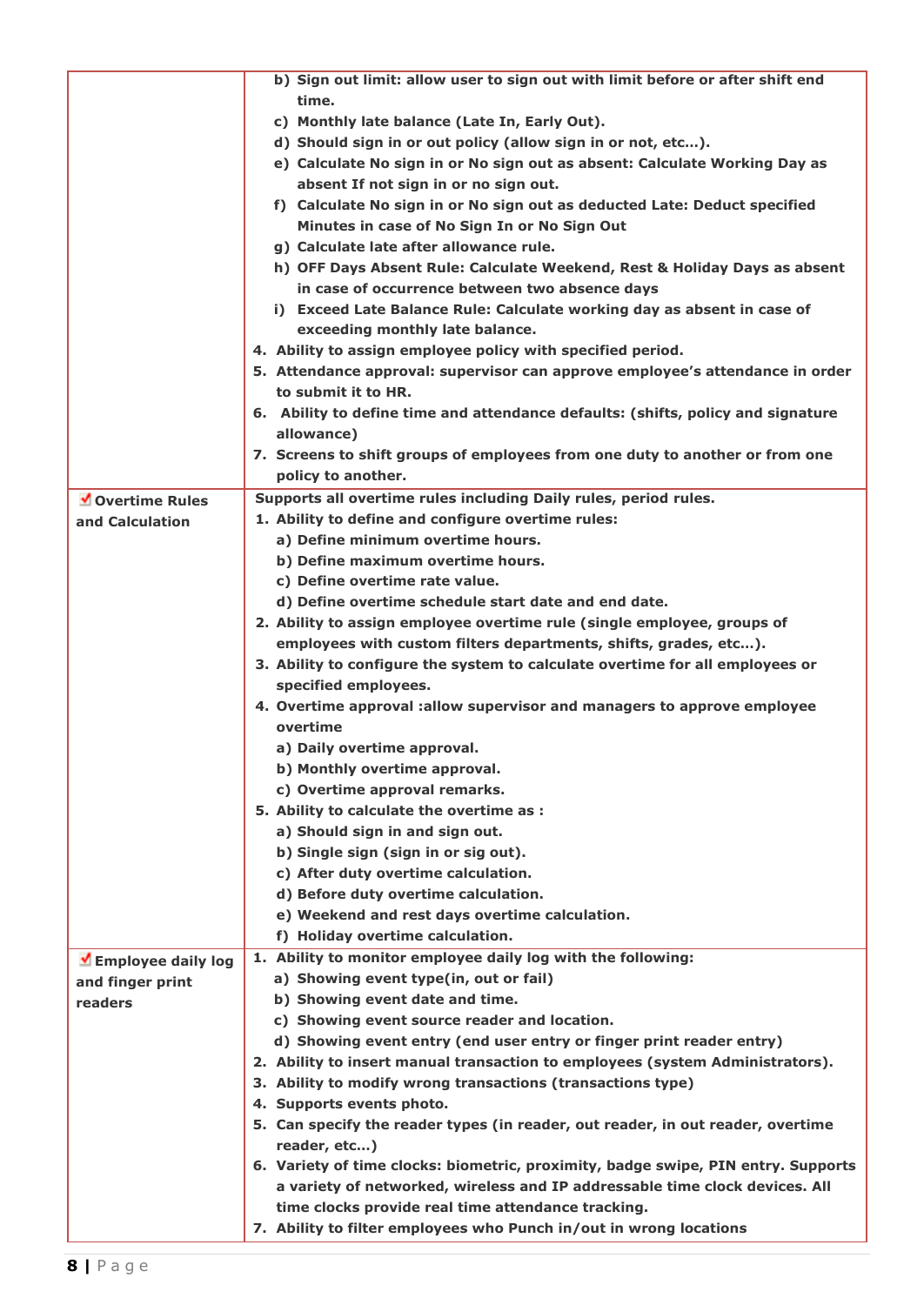| Work Flow                  | Automated approvals workflow that allows employees to submit detailed request  |
|----------------------------|--------------------------------------------------------------------------------|
|                            | to multiple approvers. System notifies approvers by email, System users can    |
|                            | track the approval process at every stage.                                     |
|                            | 1. Configure work flow process:                                                |
|                            | a) Create work flow process (personal permissions, Leaves, etc)                |
|                            | b) Assign to all departments or specified organization units.                  |
|                            | c) Define work flow levels.                                                    |
|                            | d) Define request lock period.                                                 |
|                            | e) Define manager type (organization unit manager or employee direct           |
|                            | manager).                                                                      |
|                            | f) Define final approvers' team like (HR Team).                                |
|                            | g) Select permissions or leaves to be assigned to this process.                |
|                            | 2. Easy way to create new request.                                             |
|                            | 3. One easy screen to approve or reject pending request.                       |
|                            | 4. Ability to attaché request documents.                                       |
|                            | 5. Supports organization structure hierarchy.                                  |
|                            | 6. Multiple approvals: The system allows many approval levels, and approval    |
|                            | paths configured by employee.                                                  |
|                            | 7. Backup approvals: Each approval level has backup approvers who are notified |
|                            | to perform backup approvals when a primary approver misses an approval         |
|                            | deadline.                                                                      |
|                            | 8. HR approvals: HR can have a payroll approval that tags request as payroll   |
|                            | exported or paid.                                                              |
|                            | 9. Rejection and comments: Approvers can reject any request with detailed      |
|                            | rejection comments.                                                            |
| Mail Notification          | Configure Mail notification schedule: sends emails to managers with employee's |
|                            | specified reports (daily or weekly attendance, late reports, absent reports,   |
|                            | overtime, etc)                                                                 |
|                            | a. Schedule for specific departments or all departments.                       |
|                            | b. Assigned Manager Type (organization unit manager or employee direct         |
|                            | manager).                                                                      |
|                            | c. Assigned list of employees.                                                 |
|                            | d. Define mail message subject, title and CC list.                             |
|                            | e. Schedule repeat type (daily, weekly or monthly)                             |
|                            | Define Notification language (Arabic or English).<br>f.                        |
|                            | g. Select list of reports that will be send.                                   |
| $\blacksquare$ Integration | Support any payroll, accounting or ERP integration.                            |
|                            | 1. Organization structure and employee master data interface that integrated   |
|                            | with any system.                                                               |
|                            | 2. Employee leave and permission interface that integrated with any system.    |
|                            | 3. Punch in/out, Clock in/out interface that capture punches real time.        |
|                            | 4. Integrated with NUZUM Mutakamelah                                           |
| MAdministration            | 1. Easy and flexible way to define users and assign rights (Role based):       |
| and Security               | a) Ability to define system groups containing (list of screens with read write |
|                            | permissions, list of reports).                                                 |
|                            | b) Ability to assign user to group.                                            |
|                            | 2. Ability to assign organization unit to user (user can control specified     |
|                            | departments or sections).                                                      |
|                            | 3. Supervisors and managers have the rights to manage and control their        |
|                            | employees.                                                                     |
|                            | 4. Reports permissions: Ability to assign specified list of reports to a user. |
|                            | 5. User audit: Ability to audit all users and actions on the system.           |
|                            | 6. System Admin Auditing: Tracking of all system administrative changes.       |
|                            | 7. audit details Filtering :                                                   |
|                            | a) User: filter by user name that did the action.                              |
|                            | b) Employee: filter by employee name or number.                                |
|                            |                                                                                |